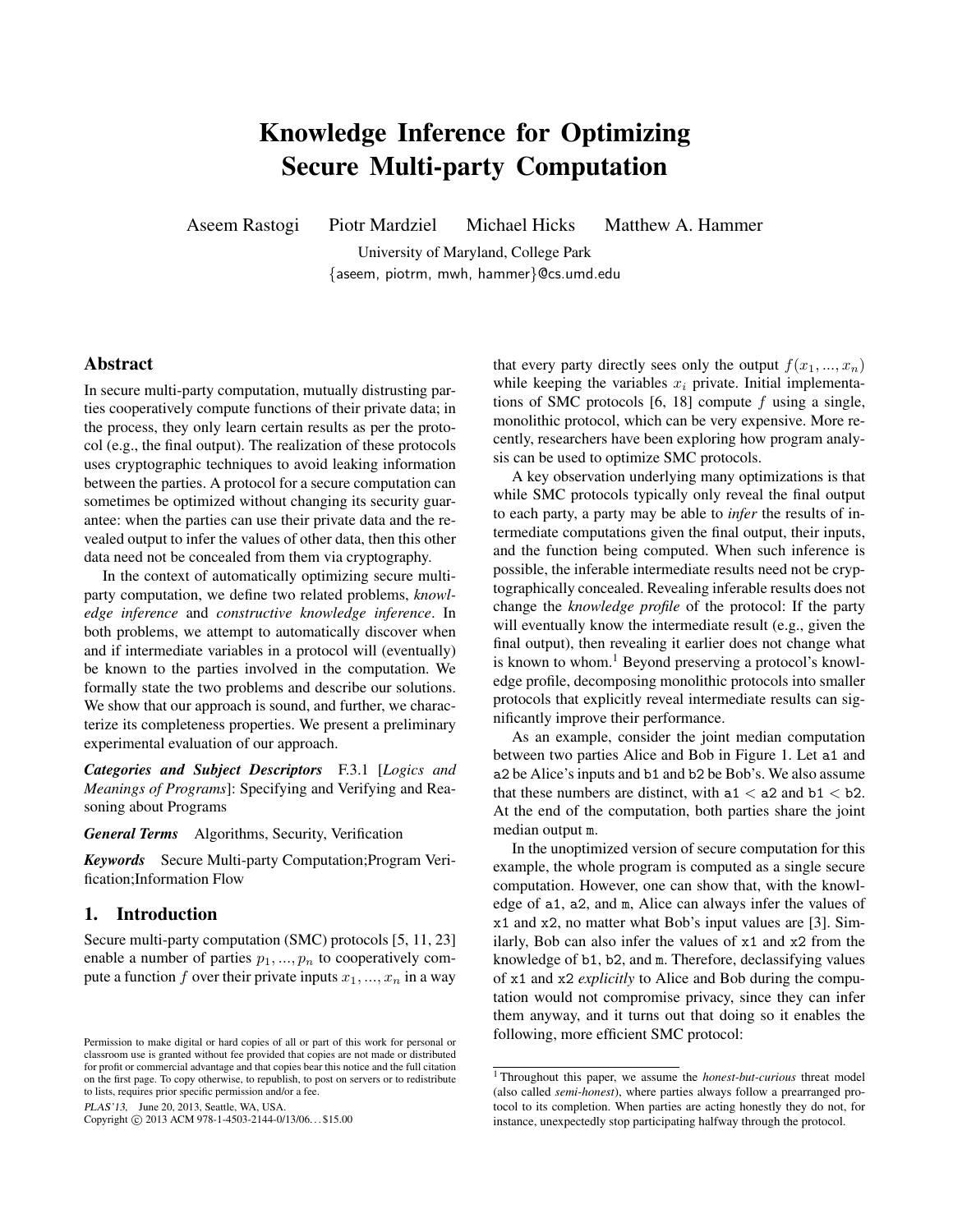```
1 ## assume a1 < a2, b1 < b2, distinct(a1, a2, b1, b2)
2 int median(int a1, int a2, int b1, int b2)
3 bool x1, x2; int a3, b3, m;
4
5 \times 1 = a1 \leq b1;6 if x1 then { a3 = a2; } else { a3 = a1; }
   if x1 then \{ b3 = b1; \} else \{ b3 = b2; \}x^2 = a^3 \leq b^3;if x2 then { m = a3; } else { m = b3; }10 return m;
```

```
Figure 1. Joint median computation example [15]. a1 and
a2 are Alice's inputs and b1 and b2 are Bob's. Both Alice
and Bob can infer x1 and x2 given the final output.
```
Alice and Bob compute  $a1 \leq b1$  using secure computation and share the output x1 (line 5). Alice *locally* computes a3 (line 6). Bob *locally* computes b3 (line 7). Alice and Bob compute  $a3 < b3$  using secure computation and share the output x2 (line 8). If x2 is true, Alice sends a3 to Bob as the final median, else if x2 is false, Bob sends Alice b3 as the final median (line 9 and 10).

Thus, in the optimized version, only the two comparisons (line 5 and 8), need to be done securely. Moreover, Alice and Bob do not learn anything more than they did in the unoptimized version. For median computation on a joint set with 64 elements, Kerschbaum [15] shows 30x performance improvement using this optimization.

Building on and expanding work begun by Kerschbaum, this paper explores methods for inferring when and if variables like x1 and x2 in this example can be inferred by SMC participants, and thus may enable protocol optimizations like the one above. Specifically, we consider two related problems: *knowledge inference* and *constructive knowledge inference*. Both problems are specified by giving an SMC as a program that uses multiple parties' variables (as in Figure 1). From this program, a solution to the knowledge inference problem states which parties can learn which additional variables, if any, from a cooperative run of the unoptimized protocol. We call a knowledge inference solution *constructive* if, in addition to correctly asserting that a party p knows a variable  $y$ , the solution also gives an evidence of party  $p$ 's knowledge of  $y$  in the form of a program that computes  $y$ from p's private data and the final output.

*Contributions.* We make the following contributions:

- Within the context of secure multi-party computation, we formally define notions of *knowledge* (of a program variable y to a party p), and the problems of *knowledge inference* and *constructive knowledge inference*.
- We give a solution to the knowledge inference problem (Section 3.2). We prove that our solution is sound (Theorem 5). Additionally, for the language that we consider, we also show that our solution is complete (Theorem 6).
- We give a solution to the constructive knowledge inference problem (Section 3.3). We prove that our solution is sound (Theorem 7), and we characterize conditions under which it is also complete (Theorems 8 and 9).
- We implement our solutions and evaluate them experimentally (Section 5).

# 2. Overview

In this section, we present an overview of our knowledge inference approaches with the help of some examples.

In our setting, party  $p$  knows the (deterministic) program (call it S), his own input set I, and his output  $O^2$ . We say party p can *infer* the value of local variable  $y \in S$  if there exists a function F such that  $y = F(I, O)$  in all runs of S. Another way of putting it is that no matter the values of  $p$ 's inputs or those of other participants of the SMC,  $p$  can always compute y given knowledge of only his inputs and the final result. Our goal to find all those variables in  $S$  that  $p$  can infer. We can do this by either showing merely that the required function  $F$  exists, without saying what it is, or we can produce  $F$  directly, thus constituting a constructive proof. In this paper we present approaches to both tasks.

#### 2.1 Knowledge inference

To show that an intermediate variable can be expressed as a function of one party's inputs and outputs, we can attempt to prove that given any pair of runs of  $S$  that agree on the valuations of variables in  $I$  and  $O$  (but may not agree on the input and output variables of other parties), the valuations of  $y$  on those two runs must also agree. In other words,  $y$  can be determined uniquely from  $I$  and  $O$ , and thus a function  $F$ exists such that  $F(I, O) = y$ . We can construct such a proof in two steps.

First we use a program analysis to produce a formula  $\phi_{post}$  that soundly approximates the final state of the program  $S$  (that is, the final values of all program variables) for all possible program runs. So that the meaning of a variable y mentioned in  $\phi_{post}$  is unambiguous, we assume that a variable is assigned at most once during a program run.

One program analysis we might use to produce  $\phi_{post}$  is symbolic execution [16]. Each feasible program path is characterized by a *path condition*  $\varphi_i$ , which is a set of predicates relating the program variables. The path conditions can be combined to provide a complete description of the program's behavior:  $\phi_{post} \stackrel{\text{def}}{=} \bigvee \varphi_i$ . For the median program of Figure 1, there are four possible paths, having the path conditions given in FIgure 2.

Consider the first path condition  $\varphi_1$ . Conceptually, it describes the program path in which then branch of both conditionals (lines 6 and 9) is taken. The remaining three paths constitute the other three possible branching combinations.

<sup>&</sup>lt;sup>2</sup> Some SMCs may have different outputs for different parties; in the median example, there is a single output  $O = m$  known to both parties.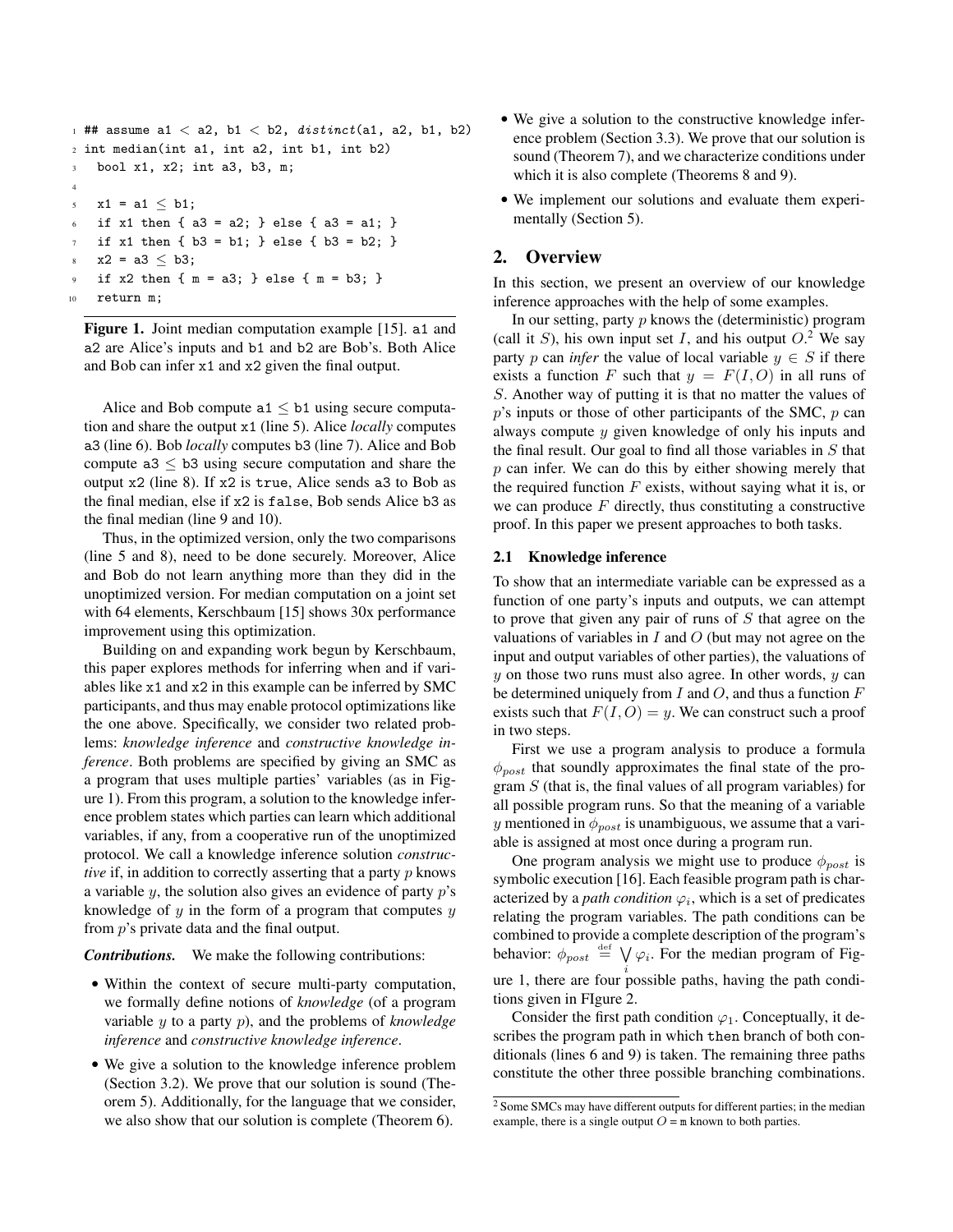$$
\varphi_1 \stackrel{\text{def}}{=} a1 < b1 \land x1 = \text{true} \land a3 = a2 \land b3 = b1 \land
$$
\n
$$
a3 < b3 \land x2 = \text{true} \land m = a3 \land \phi_{pre}
$$
\n
$$
\varphi_2 \stackrel{\text{def}}{=} a1 < b1 \land x1 = \text{true} \land a3 = a2 \land b3 = b1 \land
$$
\n
$$
a3 \ge b3 \land x2 = \text{false} \land m = b3 \land \phi_{pre}
$$
\n
$$
\varphi_3 \stackrel{\text{def}}{=} a1 \ge b1 \land x1 = \text{false} \land a3 = a1 \land b3 = b2 \land
$$
\n
$$
a3 < b3 \land x2 = \text{true} \land m = a3 \land \phi_{pre}
$$
\n
$$
\varphi_4 \stackrel{\text{def}}{=} a1 \ge b1 \land x1 = \text{false} \land a3 = a1 \land b3 = b2 \land
$$
\n
$$
a3 \ge b3 \land x2 = \text{false} \land m = b3 \land \phi_{pre}
$$



Note that each path also requires  $\phi_{pre}$ . This formula defines the publicly-known constraints on all inputs; in the case of the median program we have  $\phi_{pre} \stackrel{\text{def}}{=}$  a1  $\lt$  a2  $\land$  b1  $\lt$  $b2 \wedge a1 \neq b1 \wedge a1 \neq b2 \wedge a2 \neq b1 \wedge a2 \neq b2.$ 

The next step is to prove that any two runs of the program  $S$  that agree on variables known to  $p$  will also agree on the value of  $y$ . This statement is a 2-safety property [8], and we can prove it using a technique called self-composition [4]. The idea is to reduce this two-run condition on program  $S$  to a condition on a single run of a *self-composed program*  $S_c$ , which is the sequential composition of  $S$  with itself, with the second copy of  $S$ 's variables renamed, e.g., so that  $x$  is renamed to x'. Given the formula  $\phi_{post}^{sc}$  for this self-composed program, we can ask whether, under the assumption that the normal and primed versions of p-visible variables are equal, that the normal and primed version of  $y$  is also equal.

As an example, Figure 3 shows self composition of the median function of Figure 1. We write median' for the function median but with the local variables renamed to x1', x2', .... The self-composed program effectively runs median twice, on two separate spaces of variables. We can express the question of knowledge inference as a question on the relationship between the two copies of the variables. Namely, Alice can infer x1 if and only if for every feasible final state of the composed program, when the two copies of a1, a2, m agree on their values then the copies of x1 agree on their value. More formally we need to check the validity of the following formula for any feasible final state.

$$
\phi^{sc}_{post} \land (a1 = a1' \land a2 = a2' \land m = m') \Rightarrow (x1 = x1')
$$

Here, the formula  $\phi_{post}^{sc}$  will involve sixteen path conditions (self-composition squares the number of paths). For example, among them will be:

$$
\varphi_1^{sc} \stackrel{\text{def}}{=} \text{a1} < \text{b1} \land \text{x1} = \text{true} \land \text{a3} = \text{a2} \land \text{b3} = \text{b1} \land
$$
\n
$$
\text{a3} < \text{b3} \land \text{x2} = \text{true} \land \text{m} = \text{a3} \land \phi_{pre} \land
$$
\n
$$
\text{a1'} < \text{b1'} \land \text{x1'} = \text{true} \land \text{a3'} = \text{a2'} \land \text{b3'} = \text{b1'} \land
$$
\n
$$
\text{a3'} < \text{b3'} \land \text{x2'} = \text{true} \land \text{m'} = \text{a3'} \land \phi_{pre}'
$$

 $1$  ## a1 < a2, b1 < b2, distinct(a1, a2, b1, b2)  $2 \text{ int } m = \text{median}(a1, a2, b1, b2);$ 3 4 ## a1'  $\langle$  a2', b1'  $\langle$  b2', distinct(a1', a2', b1', b2')  $5$  int  $m'$  = median'(a1', a2', b1', b2');

Figure 3. Median computation composed with itself.

The formula  $\varphi_1^{sc}$  is actually the conjunction of  $\varphi_1$  with a version of  $\varphi_1$  that has all its variables renamed to the primed versions. We can think of the entire post condition  $\phi_{post}^{sc} = \varphi_1^{sc} \vee ... \vee \varphi_{16}^{sc}$  as the conjunction of the post condition  $\phi_{post}$  with its primed version.

Being a quantifier-free formula in the theory of integer linear arithmetic, the final formula poses no problem for an SMT solver such as Z3 [2], which can indeed verify its validity. Additionally, the same can be said for Alice's knowledge of x2 and a3, and Bob's knowledge of x1, x2 and b3.

The knowledge inference question bears a close resemblance to deciding the property of *delimited release* [21]. We explore this connection in more detail in Section 4.

#### 2.2 Constructive Knowledge Inference

The technique just described can establish that there exists some function F such that  $y = F(I, O)$ , where y is an intermediate variable in  $S$ , and  $I$  and  $O$  are variables known to party p. However, this technique cannot say what  $F$  actually is. To construct  $F$  we can leverage ideas from templatebased program verification.

Program verification generally aims at inferring invariants in a program that are strong enough to verify some assertions of interest. Template-based program verification [12, 22] requires programmers to specify the structure of these invariants in the form of a template. The algorithm then generates verification constraints for the assertions, to be solved by an SMT solver (e.g. Z3 [2]). A solution to the constraints yields a valid proof of the correctness of the assertions as well as a solution to the template unknowns. Gulwani et. al. [12] present constraint-based verification techniques over the abstraction of linear arithmetic and Srivastava et. al. [22] present these techniques over the abstraction of predicates.

To infer  $p$ 's knowledge of a variable  $y$ , our algorithm tries to infer a formula  $\phi$  s.t. (a) at the end of the program  $y = \phi$ , and (b)  $\phi$  only mentions the input and output variables known to p. If we add an assertion  $y = \phi$  at the end of the program, and provide a template structure for  $\phi$  (limited to formulae over variables known to  $p$ ) this becomes a template-driven verification problem where the assertion and the invariant are the same. A successful verification of the assertion  $y = \phi$  establishes p's knowledge of y, and also the solution for  $\phi$  yields a formula for y in terms of input and output variables of p.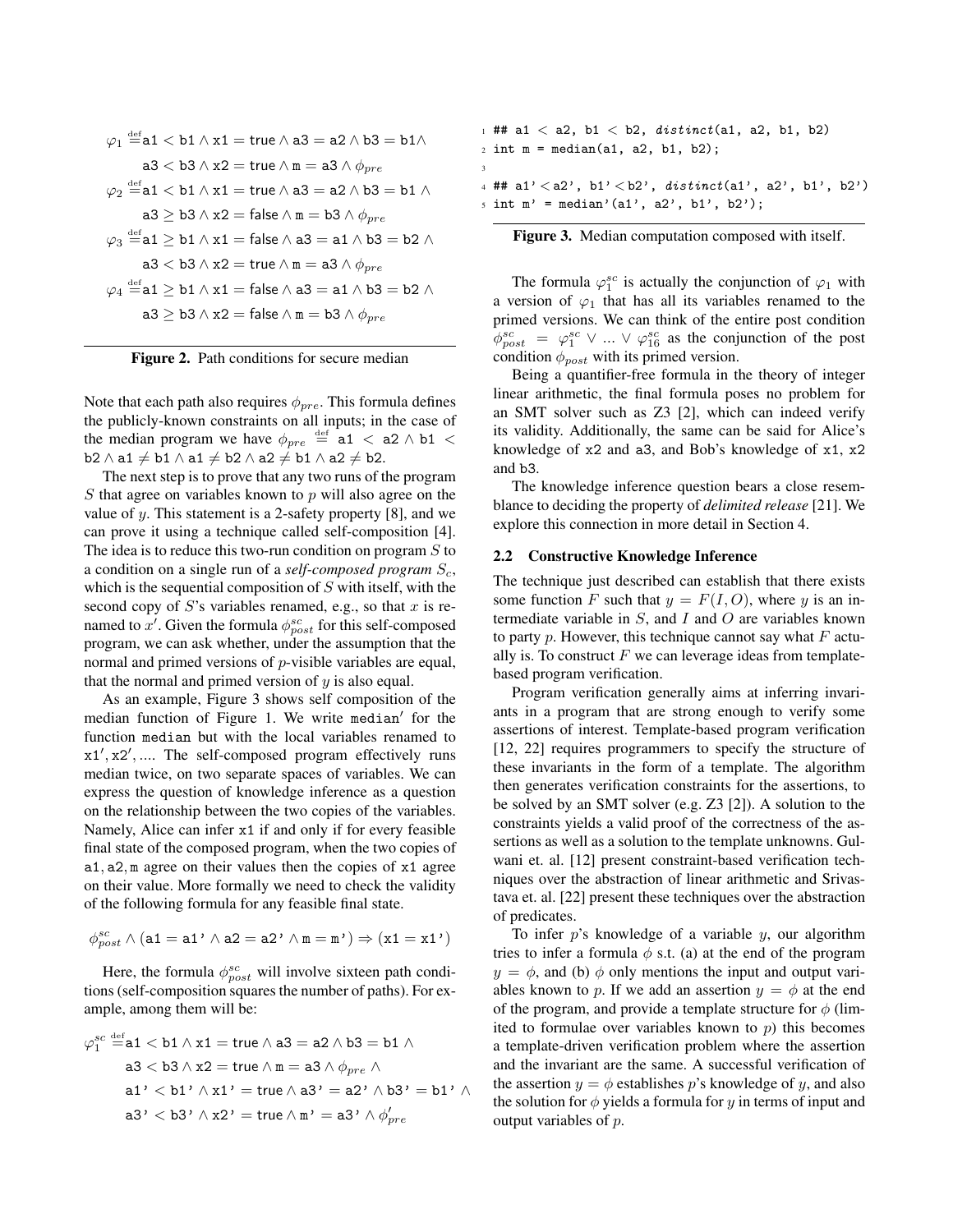The template structure for this problem is defined as follows. Suppose y is a boolean variable. Then the template for φ requires it to be in *disjunctive normal form* (DNF) such that there are exactly  $d$  disjuncts each consisting of  $c$  conjuncts, with each conjunct drawn from a set of predicates Q. This set contains predicates over linear expressions involving  $I$  and  $O$ . In the median example, for Alice, one choice of Q is  $\{v_1 \odot v_2 \mid v_1, v_2 \in \{\texttt{a1}, \texttt{a2}, \texttt{m}\}, \odot \in \{\gt, \geq, \lt, \leq\}$  $\{e_1, e_2, e_3\}$ . For Bob, similar Q would be  $\{v_1 \odot v_2 \mid v_1, v_2 \in \mathbb{R}\}$  $\{\mathtt{b1},\mathtt{b2},\mathtt{m}\},\odot\in\{>,\geq,<,\leq,=,\neq\}\}.$ 

Our algorithm searches for a  $\phi$  conforming to the prescribed template. For example, if  $(c = 2, d = 2)$ , then the search space for  $\phi$  is all the boolean formulae  $(q_1 \wedge q_2) \vee$  $(q_3 \wedge q_4), q_1, q_2, q_3, q_4 \in Q$ . We denote this search space for formulae as  $DNF(c, d, Q)$ . A naive search algorithm would make  $O(|Q|^{cd})$  queries to the SMT solver, one for every possible formula in  $\text{DNF}(c, d, Q)$ . This algorithm is complete in the sense that if there exists a solution for  $\phi$  in DNF(c, d, Q) then the naive search algorithm finds it. Our algorithm, on the other hand, makes  $O(|Q|^c + |Q|^d)$  queries to the SMT solver, and still guarantees completeness, provided the existence of solution in  $DNF(c, d, Q)$ .

Consider variable x1 from the median example. With  $Q_{\text{Alice}}$  and  $Q_{\text{Bob}}$  as above, and  $(c = 1, d = 1)$ , we are able to establish knowledge of x1 for both Alice and Bob as:  $x1 = m$  > a1 for Alice, and  $x1 = m \le b1$  for Bob. Interestingly,  $(c = 1, d = 1)$  is insufficient to discover invariants describing Alice's and Bob's knowledge of x2. With  $(c = 1, d = 2)$ , we are able to establish Alice's knowledge of x2 as  $x2 = (m = a1 \vee m = a2)$ . And with  $(c = 2, d = 1)$ , we are able to establish Bob's knowledge of x2 as  $x2 = (m \neq b1 \land m \neq b2)$ . In general, starting with  $(c = 1, d = 1)$ , we can increment  $(c, d)$  in steps until either we find a solution or we leave x as being unknown to  $p$ .

We can also infer formulae for integer variables. In this case we use a different template structure, and leverage ideas from Gulwani et. al. [12]. We discuss the algorithm further in the next section.

Constructive knowledge inference problem is closely related to the problem of inferring output function in *required release* [7], a connection we explore more in Section 4.

## 3. Formal Development

In this section, we formally describe our knowledge inference algorithm. We first give the language syntax, operational semantics, and formal definition of *knowledge* in Section 3.1. We then present inference in Section 3.2, and constructive inference in Section 3.3.

### 3.1 Language Syntax

Let parties  $p_1, \ldots, p_n$  want to compute a secure computation S whose syntax is given in Figure 4. The language is standard aside from the omission of a looping construct; this makes sense in our setting since most SMC methods for-

|                                                    |  | Value $v ::= n   true   false$                            |
|----------------------------------------------------|--|-----------------------------------------------------------|
| Exprn./Formula $e, \phi ::= v   x   e_1 \odot e_2$ |  |                                                           |
|                                                    |  | Binary operator $\odot \in \{\leq, \geq, >, <, =, \neq\}$ |
|                                                    |  | $\cup \{\wedge, \vee, \neg, \Rightarrow\} \cup \{+, -\}$  |
| Statement                                          |  | $S$ ::= $x := e \mid S_1; S_2 \mid$ skip                  |
|                                                    |  | if e then $S_1$ else $S_2$                                |
|                                                    |  |                                                           |

|  |  | <b>Figure 4.</b> Syntax. |
|--|--|--------------------------|
|--|--|--------------------------|

| (E-VAR)                                                                                                                                                      | $(E-VAL)$                                                               | $(E-BINOP)$<br>$\langle \sigma, e_1 \rangle \Downarrow v_1 \quad \langle \sigma, e_2 \rangle \Downarrow v_2$                                                                                              |  |
|--------------------------------------------------------------------------------------------------------------------------------------------------------------|-------------------------------------------------------------------------|-----------------------------------------------------------------------------------------------------------------------------------------------------------------------------------------------------------|--|
| $\langle \sigma, x \rangle \Downarrow \sigma[x] \qquad \langle \sigma, v \rangle \Downarrow v$                                                               |                                                                         | $\langle \sigma, e_1 \odot e_2 \rangle \Downarrow v_1 \odot v_2$                                                                                                                                          |  |
| (E-Assign)<br>$x \notin \text{dom}(\sigma) \qquad \langle \sigma, e \rangle \Downarrow v$<br>$\langle \sigma, x := e \rangle \Downarrow \sigma[x \mapsto v]$ |                                                                         | $(E-SEO)$<br>$\langle \sigma, S_1 \rangle \Downarrow \sigma' \quad \langle \sigma', S_2 \rangle \Downarrow \sigma''$<br>$\langle \sigma, S_1; S_2 \rangle \Downarrow \sigma''$                            |  |
| (E-IfTrue)                                                                                                                                                   |                                                                         | (E-IFFALSE)<br>$\langle \sigma, e \rangle \Downarrow$ true $\langle \sigma, S_1 \rangle \Downarrow \sigma'$ $\langle \sigma, e \rangle \Downarrow$ false $\langle \sigma, S_2 \rangle \Downarrow \sigma'$ |  |
|                                                                                                                                                              |                                                                         | $\langle \sigma, \text{if } e \text{ then } S_1 \text{ else } S_2 \rangle \Downarrow \sigma' \langle \sigma, \text{if } e \text{ then } S_1 \text{ else } S_2 \rangle \Downarrow \sigma'$                 |  |
|                                                                                                                                                              | $(E-SKIP)$<br>$\langle \sigma, \mathsf{skip} \rangle \Downarrow \sigma$ | $(\phi$ -VALID)<br>$\langle \sigma, \phi \rangle \Downarrow$ true<br>$\sigma \models \phi$                                                                                                                |  |



bid dynamic looping (rather, they require a static loop unrolling). Our methods support loops as well, but we elide them nevertheless to keep the formalization simpler. We also assume, for simplicity, that each program path is in single assignment form, i.e. in an execution of a program, every variable is assigned at most once.

The semantics of computations is given in Figure 5. The judgments have the form  $\langle \sigma, S \rangle \Downarrow \sigma'$ , meaning, statement S executed in state  $\sigma$  results in new state  $\sigma'$ . States  $\sigma$  are maps from variables x to values v; we write  $\sigma[x]$  to look up x in σ, and we write  $\sigma[x \mapsto v]$  to define a map identical to σ except that  $x$  maps to  $v$ . The figure also defines an auxiliary judgment for expressions having the form  $\langle \sigma, e \rangle \Downarrow v$ , meaning, expression e evaluated in state  $\sigma$  results in value v. The rules are standard, with one exception. The rule (E-ASSIGN) checks that  $x \notin \text{dom}(\sigma)$  to enforce single assignment form for the current program path. When an expression is viewed as a formula  $\phi$ , we write  $\sigma \models \phi$  to mean that in  $\sigma$  the formula  $\phi$  evaluates to true. We also write predicate to mean a boolean valued formula.

Let  $V$  be a set of variables. We define two states as being *equivalent* on a set of variables as follows:

**Definition 1** (Equivalence of States). Two states,  $\sigma_1$  and  $\sigma_2$ , are equivalent on a set of variables V, written as  $\sigma_1 \stackrel{V}{=} \sigma_2$ , iff  $\forall x \in V$ ,  $\sigma_1[x] = \sigma_2[x]$ .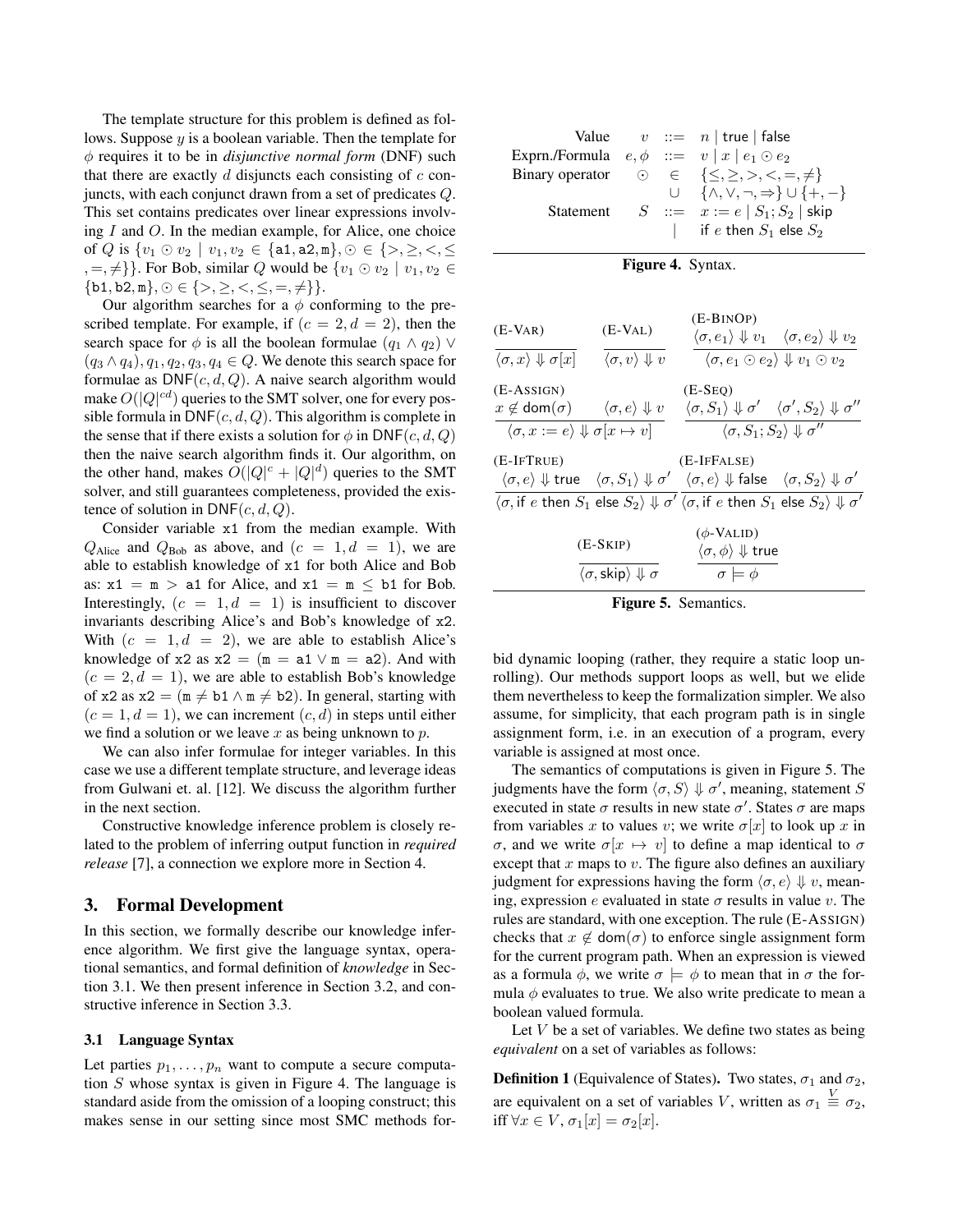| $\varsigma$ (skip, $\phi$ )                     | $=$ $\phi$ |                                          |
|-------------------------------------------------|------------|------------------------------------------|
| $\varsigma(\mathsf{x} := \mathsf{e}, \phi)$     |            | $= \phi \wedge (x = e)$                  |
| $\varsigma(S_1; S_2, \phi)$                     |            | $= \varsigma(S_2, \varsigma(S_1, \phi))$ |
| $\varsigma$ (if e then $S_1$ else $S_2, \phi$ ) |            | $= (e \wedge \varsigma(S_1, \phi)) \vee$ |
|                                                 |            | $(\neg e \land \varsigma(S_2, \phi))$    |

|  | <b>Figure 6.</b> Postcondition of a predicate $\phi$ w.r.t. statement <i>S</i> . |  |  |  |
|--|----------------------------------------------------------------------------------|--|--|--|
|--|----------------------------------------------------------------------------------|--|--|--|

Let  $\phi_{pre}$  denote the precondition for a secure computation program S. It represents the assumptions that S makes about parties' inputs. In the median example from Figure 1,  $\phi_{pre}$  =  $a1 < a2 \wedge b1 < b2 \wedge a1 \neq b1 \wedge a1 \neq b2 \wedge a2 \neq 0$ b1  $\land$  a2  $\neq$  b2. We are interested in executions  $\langle \sigma, S \rangle \Downarrow \sigma'$ when  $\sigma \models \phi_{pre}$ .

We now define *knowledge* of a variable y to a party p in S, written as  $\mathfrak{K}(S, p, y)$ . Informally, y is known to p, if, whenever two final states of  $S$  are equivalent on the set of input and output variables of  $p$ , they are also equivalent on  $\{y\}.$ 

**Definition 2.** [Knowledge of a Variable] Let S be a secure computation program with precondition  $\phi_{pre}$ . For a party p in the computation, let  $I$  be the set of input variables of  $p$ , and  $O$  be the set of output variables of  $p$ . Then, a variable y in S is known to p, written as  $\mathfrak{K}(S, p, y)$ , if for all initial states  $\sigma_1, \sigma_2$  s.t.  $\sigma_1 \models \phi_{pre}, \sigma_2 \models \phi_{pre}$ , and  $\sigma_1 \stackrel{I}{\equiv} \sigma_2$ , whenever  $\langle \sigma_1, S \rangle \Downarrow \sigma'_1$  and  $\langle \sigma_2, S \rangle \Downarrow \sigma'_2$  s.t.  $\sigma'_1$  $\stackrel{O}{\equiv} \sigma'_2$ , we have  $\sigma_1'$  $\stackrel{\{y\}}{\equiv} \sigma_2'.$ 

The definition models the 2-safety property discussed in the Section 2. It says that the value of  $y$  can be uniquely determined from the knowledge of input and output variables of  $p$ , independent of the inputs of other parties in the computation. We now give the formal description of knowledge inference algorithm.

#### 3.2 Knowledge Inference

The problem of knowledge inference is as follows. For a secure computation program  $S$ , we want to know whether a party p *knows* a program variable y according to Definition 2. We present our knowledge inference algorithm in Figure 8, but before that we give some auxiliary definitions.

**Definition 3** (Validity of a Predicate). A predicate  $\phi$  is valid at the end of a program S with precondition  $\phi_{\text{pre}}$ , if  $\forall \sigma$  s.t.  $\sigma \models \phi_{pre}, \langle \sigma, S \rangle \Downarrow \sigma'$ , we have  $\sigma' \models \phi$ .

We define the postcondition of a predicate  $\phi$  w.r.t. statement S, written as  $\varsigma(S, \phi)$ , in Figure 6. The following theorem states the properties of  $\varsigma(S, \phi)$ .

Theorem 4. *[Soundness and Completeness of Postcondition] For a program S* with precondition  $\phi_{pre}$ ,  $\varsigma(S, \phi_{pre})$ *is valid at the end of program* S *(Soundness). Moreover,*

| $(T-VAR1)$                                                                     | $(T-VAR2)$                                                                                                                                                  |                                                                        |
|--------------------------------------------------------------------------------|-------------------------------------------------------------------------------------------------------------------------------------------------------------|------------------------------------------------------------------------|
| $x \in \theta$                                                                 | $x \notin \text{dom}(\theta)$ x' is fresh                                                                                                                   |                                                                        |
| $\langle \theta, x \rangle \rightsquigarrow \langle \theta, \theta[x] \rangle$ | $\langle \theta, x \rangle \rightsquigarrow \langle \theta[x \mapsto x'], x' \rangle$                                                                       |                                                                        |
| $(T-BINOP)$                                                                    | $\langle \theta, \phi_1 \rangle \leadsto \langle \theta', \phi_1' \rangle \quad \langle \theta', \phi_2 \rangle \leadsto \langle \theta'', \phi_2' \rangle$ | $(T-VAL)$                                                              |
|                                                                                | $\langle \theta, \phi_1 \odot \phi_2 \rangle \rightsquigarrow \langle \theta'', \phi'_1 \odot \phi'_2 \rangle$                                              | $\langle \theta, v \rangle \rightsquigarrow \langle \theta, v \rangle$ |

Figure 7. Variable renaming translation for a predicate.

|                | <b>InferKnowledge</b> $(S, \phi_{pre})$                                                         |
|----------------|-------------------------------------------------------------------------------------------------|
| 2              | for each party $p$                                                                              |
| 3              | let I be the set of $p$ 's input variables.                                                     |
| $\overline{4}$ | let $O$ be the set of $p$ 's output variables.                                                  |
| 5              | $\phi_{post} := \varsigma(S, \phi_{pre});$                                                      |
| 6              | $\langle \epsilon, \phi_{post} \rangle \rightsquigarrow \langle \theta, \phi'_{post} \rangle$ . |
| $\overline{7}$ | $\phi_k := \bigwedge (x = \theta[x])$ ;<br>$x \in I \cup O$                                     |
| 8              | for each program variable $y$                                                                   |
| $\overline{9}$ | $\phi$ := $(\phi_{post} \wedge \phi'_{post} \wedge \phi_k) \Rightarrow (y = \theta[y])$ ;       |
| 10             | if $(\vdash_{\text{ale}} \phi)$                                                                 |
| 11             | output $y$ is known to $p$ .                                                                    |
| 12             | else                                                                                            |
| 13             | output $y$ is not known to $p$ .                                                                |

**Figure 8.** Knowledge inference algorithm.  $\phi_{pre}$  is the precondition of S. The algorithm first generates postconditions for two *different* runs of  $S$  ( $\phi_{post}$  and  $\phi'_{post}$ ). To establish  $p$ 's knowledge of a program variable  $y$ , it then tries to prove, using alg, that whenever these two runs are equivalent on  $p$ 's input and output variables, they are also equivalent on y.

*for any other predicate*  $\phi$  *s.t.*  $\phi$  *is valid at the end of S,*  $\varsigma(S, \phi_{pre}) \Rightarrow \phi$  *(Completeness).* 

*Proof.* Soundness – Structural induction on S. Complete $ness - Structural$  induction on  $S$  and using following lemma for each case. Let  $\sigma \models \varsigma(S, \phi_{pre})$ . Then,  $\exists \sigma'$  s.t.  $\sigma' \models \phi_{pre}$ ,  $\langle \sigma', S \rangle \Downarrow \sigma$ , and dom $(\sigma') =$  dom $(\sigma)$  – Def(S), where  $Def(S)$  is the set of variables defined by S.  $\Box$ 

The theorem depends on the program paths being in single assignment form. Specifically, the postcondition rule for assignment statement assumes that x does not occur in  $\phi$ .

We now define a variable renaming translation on predicates. The idea is to replace every variable in the predicate with a *copy* of the variable. Let  $\theta$  be a mapping from variables to variables. The translation judgment is shown in Figure 7. We define similar translation judgments for statements and states and refer to them in the theorem proofs later on, however we do not show them here for lack of space.

Our algorithm is parameterized by an SMT solver (e.g. Z3 [2], STP [10]), that we denote as alg. We use alg to determine whether a given predicate is a tautology (always true). We write  $\vdash_{\text{alg}} \phi$  as the query to algefor predicate  $\phi$ .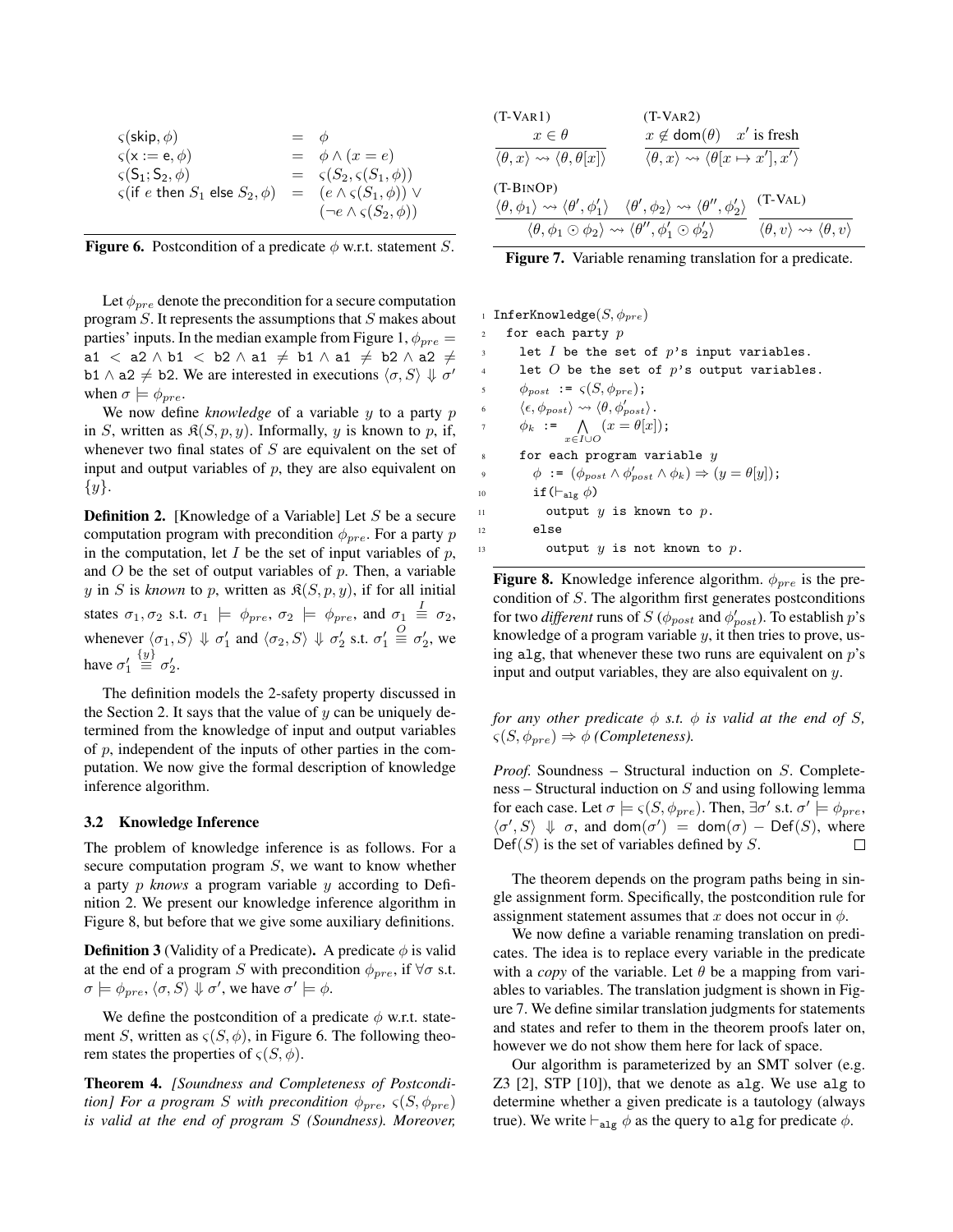The knowledge inference algorithm is shown in Figure 8. It takes as input the secure computation program S and its precondition  $\phi_{pre}$ . For each party p and program variable y, it outputs whether  $p$  knows  $y$  or not.

The algorithm first computes the postcondition of  $\phi_{pre}$ w.r.t.  $S(\phi_{post})$ . It then performs variable translation on  $\phi_{post}$ to generate  $\phi'_{post}$ . Essentially  $\phi_{post}$  and  $\phi'_{post}$  model two *different* runs of the program.  $\phi_k$  then asserts that  $\forall x \in$  $I \cup O$ , x has same value across these two runs. Under these assumptions, if a program variable  $y$  also has same value across these two runs, the variable  $y$  is known to  $p$ .

The soundness theorem of our algorithm is as follows:

Theorem 5 (Soundness of Knowledge Inference). *Let* S *be a secure computation program with the precondition*  $\phi_{pre}$ *. If* InferKnowledge $(S, \phi_{pre})$  *outputs variable* y *is known to party* p, then  $\Re(S, p, y)$ .

*Proof.* We want to prove that for two states  $\sigma$  and  $\sigma'$  s.t.  $\sigma \stackrel{I\cup O}{\equiv} \sigma', \sigma[y] = \sigma[y']$  (see Definition 2). If we translate *σ* according to *θ* to yield *σ'* (dom(*σ*) ∩ dom(*σ'*) =  $\epsilon$ ), then we can see that  $\sigma \cup \sigma' \models \phi_{post}, \sigma \cup \sigma' \models \phi_{post}'$ (soundness of postcondition), and  $\sigma \cup \sigma' \models \phi_k$  (using above equivalence). Thus, it follows from line 9 in Figure 8 that  $\sigma \cup \sigma' \models (y = \theta[y]).$  $\Box$ 

Moreover, we can also state a completeness theorem.

Theorem 6 (Completeness of Knowledge Inference). *Let* S *be a secure computation program with precondition*  $\phi_{pre}$ . *For a program variable* y *and party* p, if  $\mathfrak{K}(S, p, y)$ , then InferKnowledge $(S, \phi_{pre})$  *outputs variable* y *is known to party* p*.*

*Proof.* For a program  $S$ , let  $S'$  be the translation of  $S$ . Then, we can see that  $\phi_{post} \wedge \phi'_{post} \wedge \phi_k = \varsigma(S; S', \phi_{pre} \wedge \phi'_{pre} \wedge \phi_k).$ By completeness of postcondition, if  $y = \theta[y]$  is valid at the end of  $S; S'$ , line 9 in Figure 8 must be true.  $\Box$ 

#### 3.3 Constructive Knowledge Inference

The knowledge inference algorithm from Figure 8 establishes whether  $p$  knows  $y$  or not, however it does not give a formula for  $y$  in terms of  $p$ 's input and output variables. In this section, we present constructive knowledge inference algorithms, that output such a formula.

*Constructive knowledge inference for boolean variables.* Define the verification condition of a predicate  $\phi$  w.r.t. a statement S with precondition  $\phi_{pre}$ , VC(S,  $\phi_{pre}$ ,  $\phi$ ), as  $\varsigma(S, \phi_{pre}) \Rightarrow \phi$ . Then, if  $\vdash_{\text{alg}} \text{VC}(S, \phi_{pre}, \phi)$ , the predicate  $\phi$  is valid at the end of S.

Recall that to construct knowledge of variable  $y$  for a party p, we want to infer a formula  $\phi$ , s.t. at the end of the program  $y = \phi$  holds. For boolean variables, the search space for  $\phi$  is DNF(c, d, Q), where Q is a set of predicates constructed from input and output variables of p.

```
1 ConstructKnowledgeB(S, \phi_{pre})2 for each party pconstruct the predicate set Q.
4 for each boolean program variable yc = 1; d = 1;6 do
\phi := CFormula(y, c, d, Q);
         increment (c, d) in lockstep.
       while (\phi is failure and c < c_{max}, d < d_{max});
10 if (\phi = \text{failure})11 output y is not known to p.
12 else
13 output y is known to p by \phi.
```
Figure 9. Constructive knowledge inference for boolean variables. For each party  $p$  and each boolean program variable y, starting with  $(c = 1, d = 1)$ , it calls CFormula (Figure 10) to construct a formula for y in  $\text{DNF}(c, d, Q)$  template.

The algorithm for boolean variables is shown in Figure 9. For each party  $p$ , it first constructs a predicate set  $Q$ . As mentioned earlier, this can either be provided as input by the programmer, or it can be mined from the expressions appearing in the program. For each boolean program variable  $y$ , starting with  $(c = 1, d = 1)$  and incrementing  $(c, d)$  in lockstep until  $(c_{max}, d_{max})$ , it tries to find  $\phi$ . It uses an auxiliary routine CFormula, defined in Figure 10.

Figure 10 consists of the subroutine CFormula and two other subroutines, that it invokes, CFormulaL and CFormulaR. We divide the problem of constructing  $\phi$  into subproblems of constructing  $\phi_L$  and  $\phi_R$  s.t. (a)  $\phi_L$  and  $\phi_R$ consist only of predicates from Q, and (b) at the end of the program,  $\phi_L \Rightarrow y, y \Rightarrow \phi_R$ , and  $\phi_R \Rightarrow \phi_L$  hold. Then, we have  $\phi = \phi_R$ . CFormulaL constructs  $\phi_L$  and CFormulaR constructs  $\phi_R$ .

*Construction of*  $\phi_L$ . To construct  $\phi_L$  (CFormulaL in Figure 10), we perform breadth first search on the lattice of subsets of Q ordered by implication (i.e.  $M \sqsubseteq N, M, N \in 2^Q$ , iff  $\vdash_{\mathtt{alg}}$  (  $\bigwedge$ q∈M  $p) \Rightarrow (\Lambda$  $q' \in N$  $q'$ )) with  $\top = \{\}$  and  $\bot = Q$ , and collect all nodes of the lattice that form a *solution* to  $\phi_L \Rightarrow y$ . A node N in the lattice is a solution to  $\phi_L \Rightarrow y$ if  $\vdash_{\texttt{alg}}$  VC( $S, \phi_{pre}, (\; \bigwedge$ q∈N  $(q) \Rightarrow y$ ). When we find a node N that is a solution, we delete the subtree rooted at  $N$  from the lattice, since any node in the subtree is a "weaker" solution than  $N$  (i.e. for any node  $M$  in the subtree under  $N$ , we have  $\vdash_{\mathtt{alg}}$  (  $\bigwedge$ q∈M  $q) \Rightarrow (\Lambda$  $q' \in N$  $q'$ ), and since  $\vdash_{\text{alg}}$  (  $\bigwedge$  $q' \in N$  $q'$   $\Rightarrow$  y, we already have  $\vdash_{\text{alg}}$  (  $\bigwedge$ q∈M  $q) \Rightarrow y$ ). Moreover, we also prune any subtree rooted at a node (including the node itself) whose size is greater than  $c$  (since the current search space is  $DNF(c, d, Q)$ , we need not consider lattice nodes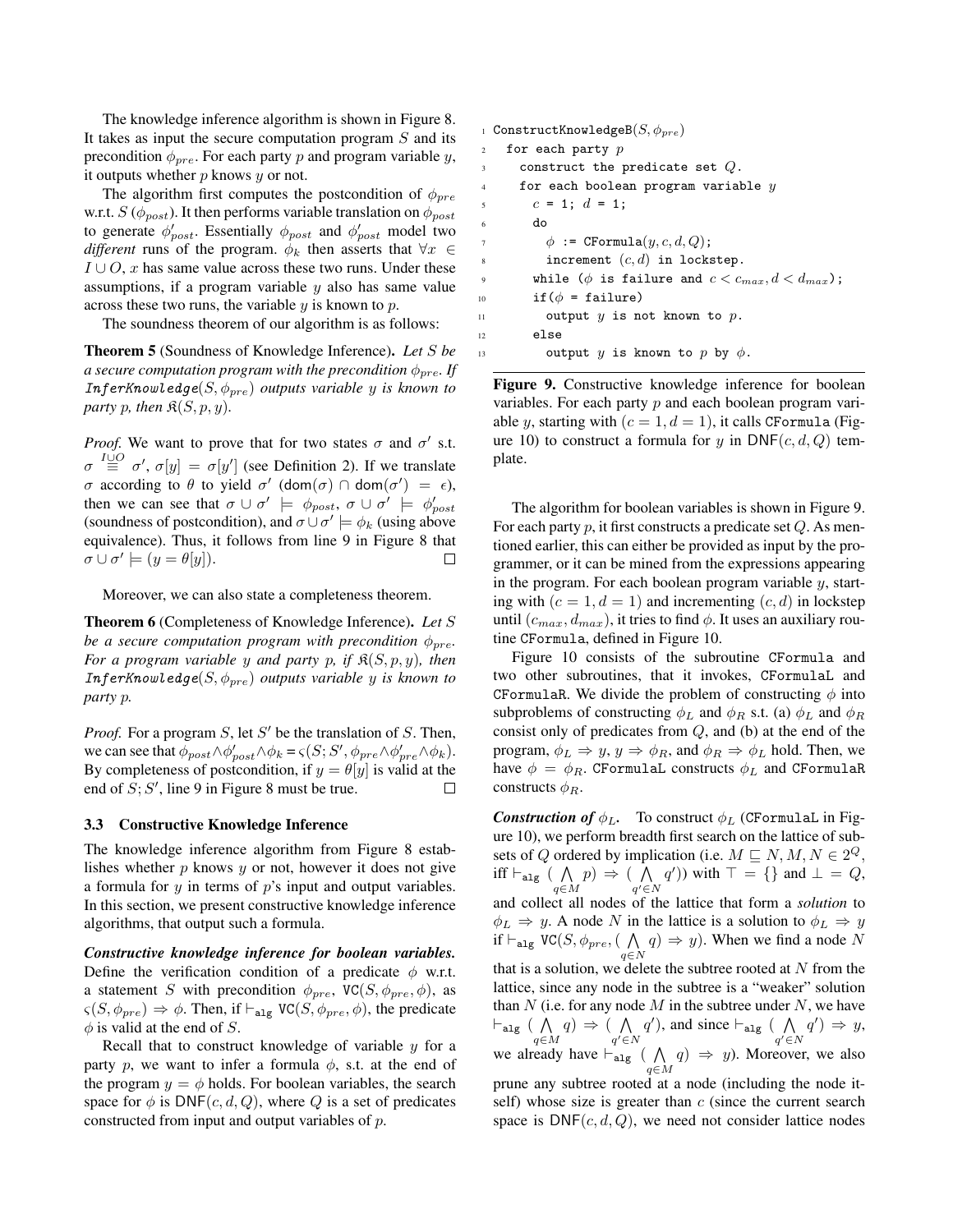1 CFormula $(y, c, d, Q)$  ## construct  $\phi$  s.t.  $y \Leftrightarrow \phi$ 2 let  $\mathcal L$  be the lattice  $(2^Q, \Rightarrow, \top = \{\}, \bot = Q)$ .  $\phi_L := \texttt{CFormulaL}(y, c, \mathcal{L}); \; \phi_R := \texttt{CFormulaR}(y, d, Q);$ if( $\phi_L$  = failure  $|| \phi_R$  = failure) return failure;  $\phi := \text{VC}(S, \phi_{pre}, \phi_R \Rightarrow \phi_L);$ if( $\vdash$ <sub>alg</sub>  $\phi$ ) return  $\phi_R$ ; else <sup>10</sup> return failure; 11 12 CFormulaR $(y, d, Q)$  ## construct  $\phi_R$  s.t.  $y \Rightarrow \phi_R$ 13  $\mathcal{N} := \{\}$ ; ## set of tuples that satisfy  $y \Rightarrow \phi_R$ 14 for all  $(q_1, \ldots, q_d) \in (Q \times_1 Q \cdots \times_{d-1} Q)$ 15  $\phi := \text{VC}(S, \phi_{pre}, y \Rightarrow \bigvee_{i=1}^{d} q_i);$ 16 if  $(\vdash_{\text{alg }\phi})$ 17  $\mathcal{N} := \mathcal{N} \cup \{(q_1, \ldots, q_d)\};$ 18 if  $(N = \{\})$ <sup>19</sup> return failure; <sup>20</sup> else 21 return  $\bigwedge$  $(q_1,...,q_d) \in \mathcal{N}$  $(\bigvee_{i=1}^dq_i);$ 1 CFormulaL $(y, c, \mathcal{L})$  ## construct  $\phi_L$  s.t.  $\phi_L \Rightarrow y$  $\mathcal{N} := \{\}$ ; ## set of lattice nodes that satisfy  $\phi_L \Rightarrow y$ visit lattice  $L$  nodes in BFS order, when node  $N$  is visited, do if  $(N = \{\})$ 6  $\phi_N := \text{true};$ else  $\begin{aligned} \text{Set} \quad & \text{Set} \quad N \ \ \text{be} \ \ \{q_1, \ldots, q_n\} \,. \end{aligned}$ <sup>9</sup>  $\phi_N := \bigwedge_{i=1}^n q_i$ ; 10  $\phi := \text{VC}(S, \phi_{pre}, \phi_N \Rightarrow y);$ 11 if  $(\vdash_{\text{alg }\phi})$ 12  $\mathcal{N} := \mathcal{N} \cup \{N\};$ 13 truncate sublattice rooted at  $N$  from BFS.  $14$  else 15 for each child  $M$  of  $N$  in  $\mathcal L$ 16 if  $(|M| \leq c$  & M is unvisited)  $17$  add  $M$  to BFS worklist. 18 if  $(N = \{\})$ <sup>19</sup> return failure; <sup>20</sup> else 21 return  $\bigvee$  ${q_1,...,q_n} \in \mathcal{N}$  $\left(\bigwedge_{i=1}^n q_i\right);$ 

**Figure 10.** The routine CFormula constructs a formula for y in  $DNF(c, d, Q)$  template. It calls the subroutine CFormulaL to construct  $\phi_L$  s.t.  $\phi_L \Rightarrow y$ , and subroutine CFormulaR to construct  $\phi_R$  s.t.  $y \Rightarrow \phi_R$ . Finally, it checks that  $\phi_R \Rightarrow \phi_L$ , and if so, returns  $\phi_R$  as the solution for y.

with more than  $c$  elements). Let  $\mathcal N$  be the set of lattice nodes that are found as solutions. We assign  $\phi_L = \bigvee$ N∈N  $($   $\wedge$  $q \in N$  $q$ ). If  $\mathcal{N} = \{\}$ , the algorithm fails to infer p's knowledge of y (under input values of c and d). Construction of  $\phi_L$  makes  $O(|Q|^c)$  queries to the SMT solver.

*Construction of*  $\phi_R$ . To construct  $\phi_R$  (CFormulaR in Figure 10), we consider all possible  $(q_1, \ldots, q_d) \in (Q \times_1$  $Q \cdots \times_{d-1} Q$ , and collect all such tuples that form a *solution* to  $y \Rightarrow \phi_R$ .  $(q_1, \ldots, q_d)$  is a *solution* to  $y \Rightarrow \phi_R$  if  $\vdash_{\mathtt{pre}}$  VC $(S, \phi_{pre}, y \Rightarrow \forall$  $\bigvee_{i=1} q_i$ ). Let N be the set of such solutions. Then, we assign  $\phi_R = \bigwedge$  $(q_1,...,q_d)$ ∈N  $\begin{pmatrix} d \\ V \end{pmatrix}$  $\bigvee_{i=1}^{\mathcal{N}} q_i$ ). If  $\mathcal{N} = \{\},\$ 

the algorithm fails to infer  $P$ 's knowledge of  $y$  (under input values of c and d). Construction of  $\phi_R$  makes  $O(|Q|^d)$ queries to the SMT solver.

*Construction of*  $\phi$ . We now check that  $\phi_R \Rightarrow \phi_L$  is valid at the end of the program using the formulae for  $\phi_L$  and  $\phi_R$  constructed above (CFormula in Figure 10). If it is, y is known to p using the formula  $\phi_R$ , otherwise our algorithm returns  $y$  is not known to  $p$  (under input values of  $c$  and  $d$ ).

*Constructive knowledge inference for integer variables.* For integer variables in the program S, constructive knowledge inference algorithm is shown in Figure 11. To verify  $\phi$ 

1 ConstructKnowledgeI $(S, \phi_{pre})$ for each party  $p$  $_3$  let  $\{x_i\}^{i\in{1...n}}$  be input and output variables of  $p$ . for each integer program variable  $y$ let  $a_i, i \in 1 \ldots n$  be  $n$  integer unknowns. 6  $\phi := -y + \sum_{i=1}^{n} a_i x_i \ge 0 \land y + \sum_{i=1}^{n} -a_i x_i \ge 0;$ verify  $\phi$  at the end of S. if verification fails output  $y$  is not known to  $p$ . <sup>10</sup> else 11 output *y* is known to *p* by  $\sum_{i=1}^{n} a_i x_i$ .

Figure 11. Constructive knowledge inference for integer variables. For each integer variable  $y$ , it tries to find a linear arithmetic formula for  $y$  in terms of input and output variables of p. To verify  $\phi$  on line 6, it uses the algorithm by Gulwani et. al. [12].

on line 6, we use the algorithm given by Gulwani et. al. [12]. Their algorithm uses Farka's lemma to convert  $\phi$  into SAT solver constraints, the solution of which returns a solution for the template unknowns  $a_i$  s.t.  $\phi$  holds true at the end of S, and thus,  $y = \sum_{n=1}^{\infty}$  $\sum_{i=1} a_i x_i.$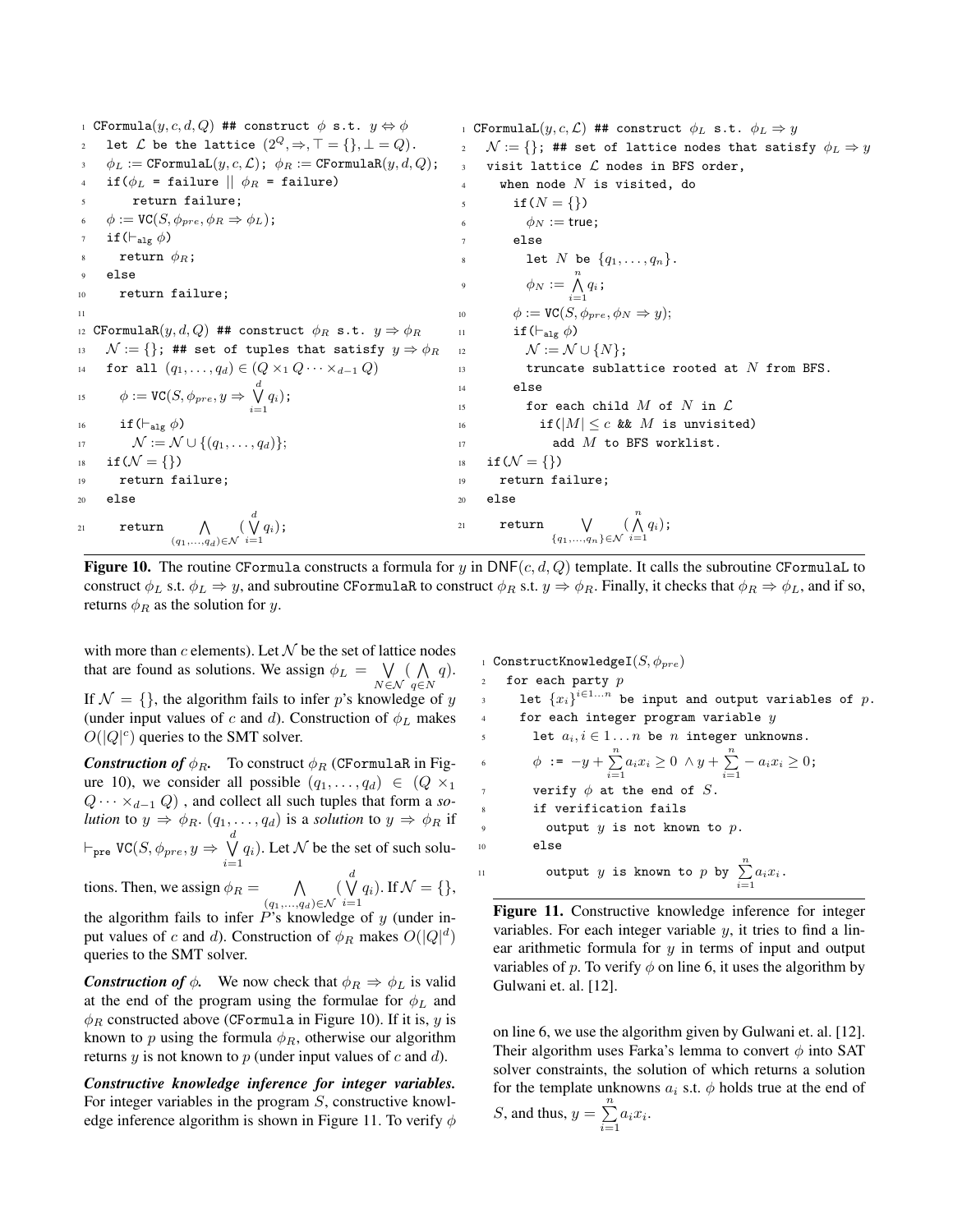We state soundness theorems for constructive knowledge inference algorithms as follows:

Theorem 7 (Soundness of Constructive Knowledge Inference). *Let* S *be a secure computation program with precondition*  $\phi_{pre}$ *. If ConstructKnowledgeB*( $S$ ,  $\phi_{pre}$ ) *(Figure* 9) and ConstructKnowledgeI( $S$ ,  $\phi_{pre}$ ) *(Figure 11) output variable* y *is known to party* p, then  $\mathfrak{K}(S, p, y)$ *.* 

*Proof.* If the algorithms infer  $y = \phi$  for a party p, then  $y = \phi$ is valid at the end of S. Moreover, since only variables in  $\phi$ are variables from  $I \cup O$  (input and output variables of p), p knows  $y$  by Definition 2.  $\Box$ 

Moreover, constructive knowledge inference algorithms are also complete, provided a solution exists in the template form they consider.

Theorem 8 (Completeness of Constructive Knowledge Inference for Boolean Variables). *Let* S *be a secure computation program. For a party* p*, let* Q *be a set of predicates, where the only variables appearing in each predicate in* Q *are input and output variables of* p*. Let* y *be a boolean program variable in* S. If  $\exists \phi$  *s.t.*  $x = \phi$  *at the end of* S, *and*  $\phi$  *is in* DNF(c, d, Q) *form, for some values of* (c, d), *then*  $C\text{Formula}(y, c, d, Q)$  *returns a solution (and not failure).* 

*Proof.* We give an outline for  $(c = 2, d = 2)$ , the proof for general case follows similarly. Let  $y = \phi$  at the end of S s.t.  $\phi$  is in DNF(c, d, Q) form. Then, for some  $q_1, q_2, q_3, q_4 \in$  $Q, y = (q_1 \wedge q_2) \vee (q_3 \wedge q_4)$ , equivalently,  $y = (q_1 \vee q_2)$  $q_3) \wedge (q_1 \vee q_4) \wedge (q_2 \vee q_3) \wedge (q_2 \vee q_4)$ . Since CFormulaR considers all elements in  $Q \times Q$ , it would construct  $\phi_R =$  $(q_1 \vee q_3) \wedge (q_1 \vee q_4) \wedge (q_2 \vee q_3) \wedge (q_2 \vee q_4) \wedge \phi'$ , for some  $\phi'$  (possibly just true). On the other hand, since CFormulaL considers all lattice nodes up to size  $c$ , it would construct  $\phi_L = (q_1 \wedge q_2) \vee (q_3 \wedge q_4) \vee \phi''$  for some  $\phi''$  (possibly just false). We can see that  $\phi_R \Rightarrow \phi_L$ , and hence CFormula returns  $\phi_B$ .  $\Box$ 

The following theorem of completeness for integer variables follows from the completeness of the algorithm by Gulwani et. al.  $[12]^3$ .

Theorem 9 (Completeness of Constructive Knowledge Inference for Integer Variables). *Let* S *be a secure computation program. Let* y *be an integer variable in* S*. For a party* p, let  ${x_i}$ <sup>i∈1...n</sup> be the set of input and output variables of p. If  $\exists a_i, i \in 1 \ldots n$  s.t.  $y = \sum_{i=1}^{n}$  $\sum_{i=1} a_i x_i$  *at the end of S, then*  $\textit{Construct}$ KnowledgeI $(S, \phi_{pre})$  *(Figure 11) outputs* y *is known to* p*.*

*Proof.* Follows from the completeness of [12].  $\Box$ 

# 4. Discussion

This section considers some aspects of our approach, including the relationship of knowledge inference to the property of *delimited release* [21], the relationship of constructive knowledge inference to *required release* [7], the effect of using a different program analysis to determine a program's final states, the possible use of type-based information flow analysis for knowledge inference, and finally the application of knowledge inference to allowing SMC computations with loops.

*Relating knowledge inference to noninterference.* As mentioned in Section 2.1, the knowledge inference problem bears some resemblance to the problem of proving noninterference, as evidenced by the similarity of our use of self-composition with its previous use in proving noninterference [4]. More precisely, knowledge inference is closely related Sabelfeld and Myers' *delimited release* [21] property. Next we define delimited release, and then show how a method for proving a program satisfies delimited release can be applied to knowledge inference.

In the setting of normal delimited release, we suppose there exists a *security labeling* Γ, which maps each program variable in  $S$  to one of two security labels,  $L$  (low) and  $H$ (high). We say that memories  $\sigma_1$  and  $\sigma_2$  are *low-equivalent*, written  $\sigma_1 \sim_{\Gamma} \sigma_2$ , if  $\sigma_1(x) = \sigma_2(x)$  for all variables x such that  $\Gamma(x) = L$ . We also suppose that the program S may contain expressions declassify(e), which signal that  $e$ 's security label should be considered  $L$ , even if its contents may otherwise suggest its label should be H. (In an SMC, we can think of the output as being declassified; e.g., in Figure 1, we would change line 10 to be return declassify(m).) We say that S enjoys *delimited release* with respect to  $\Gamma$  *iff* for all memories  $\sigma_1, \sigma_2, \sigma'_1, \sigma'_2$  such that if  $\sigma_1 \sim_{\Gamma} \sigma_2$ , and  $\langle S, \sigma_1 \rangle \Downarrow \sigma'_1$  and  $\langle S, \sigma_2 \rangle \Downarrow \sigma'_2$ where  $\langle \sigma'_1, e_i \rangle \Downarrow v \Leftrightarrow \langle \sigma'_2, e_i \rangle \Downarrow v$  for some v for all declassification expressions  $e_i \in S$ , then  $\sigma'_1 \sim_{\Gamma} \sigma'_2$ . In short, all pairs of program evaluations that agree on the results of declassified expressions  $e_i$  should also agree on other lowvisible outputs. Satisfying this condition means that nothing is leaked via low outputs beyond what the declassification expressions already reveal.

We can describe knowledge inference for  $p$  in terms of delimited release. Let  $\Gamma_p$  map *p*-visible variables to L and all remaining variables to  $H$ . The set of declassification expressions is the set of output variables (e.g., m in the median example). Now, to see whether local variable  $y$  can be inferred by  $p$ , we simply label  $y$  with  $L$  and see whether  $S$  still satisfies delimited release. If so, revealing  $y$  to  $p$ provides no additional information.

The self-composition algorithm described in Section 2.1 is basically checking delimited release. For example, consider the condition presented for the median example:

$$
\phi^{sc}_{post} \land (a1 = a1' \land a2 = a2' \land \mathtt{m} = \mathtt{m'}) \Rightarrow ( \mathtt{x1} = \mathtt{x1'})
$$

<sup>&</sup>lt;sup>3</sup> Similar to the restriction in [12], the theorem holds if checking the invariant  $y = \phi$  does not require integral reasoning.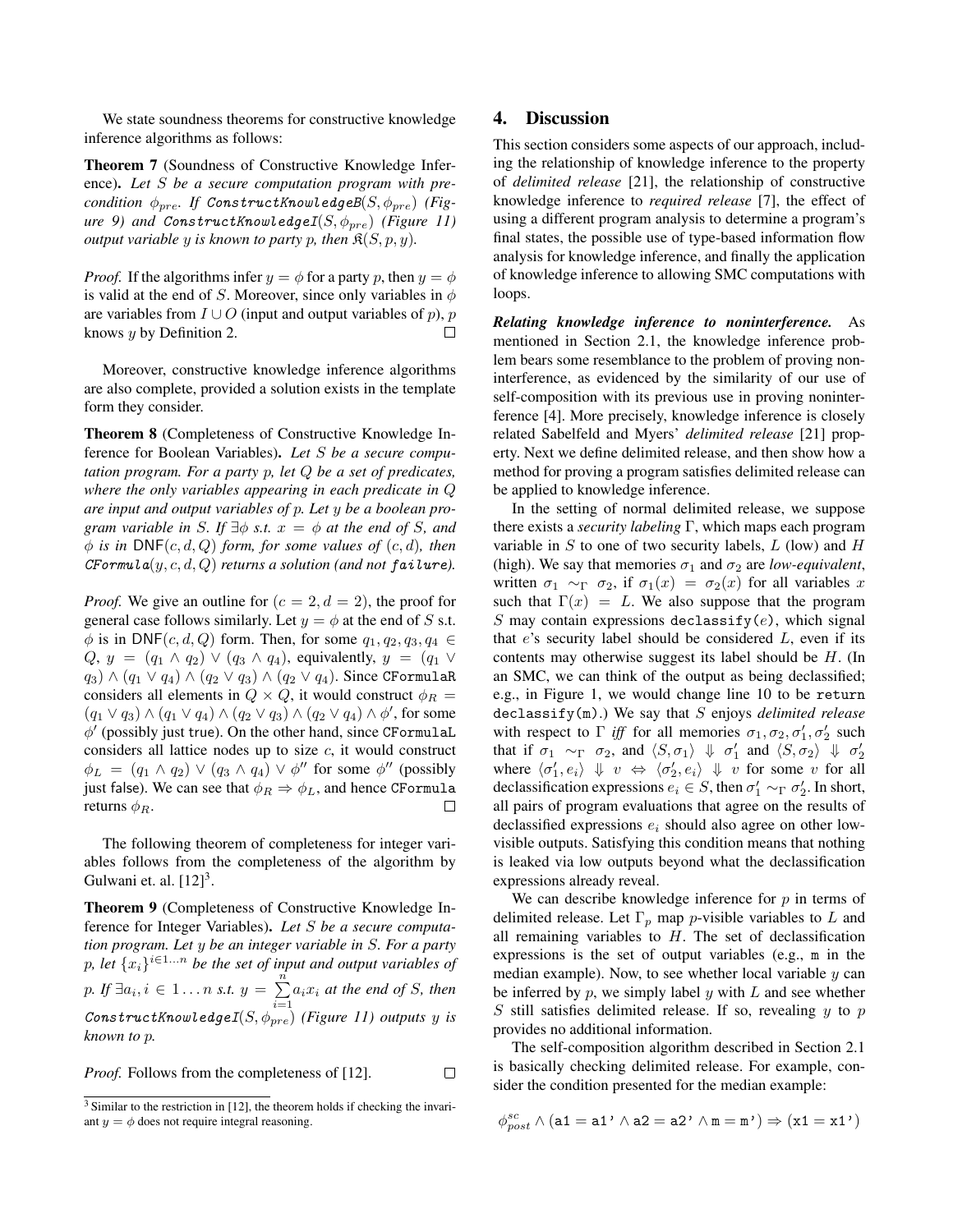The  $\phi_{post}^{sc}$  part captures the semantics of the two executions. The next two equalities are establishing  $\sigma_1 \sim_{\Gamma} \sigma_2$ , since they require Alice's two input variables to be equal. The third equality establishes the equality of the declassified output variable m. The final equality  $x1 = x1'$  establishes that  $\sigma'_1 \sim_{\Gamma} \sigma'_2$  (where the other low-security variables are known to be equal by virtue of them appearing to the left of the implication, and the program respecting single-assignment semantics).

Constructive knowledge inference is related to *required release* [7]. In this setting, a program S satisfies required release of an input expression  $e$  to user  $p$  using output expression  $F$  if  $p$  can evaluate  $F$  (i.e.  $F$  only uses variables visible to  $p$ ) and F evaluates to the same value as  $e$ , i.e. for all final states  $\sigma$  of  $S, \langle \sigma, e \rangle \Downarrow v \Leftrightarrow \langle |\sigma|_p, F \rangle \Downarrow v$  where  $|\sigma|_p$  denotes the state visible to p. The problem of constructive knowledge inference then is to infer the function  $F$  for a party  $p$  and program variable  $y$  such that the program  $S$ satisfies required release of  $y$  to party  $p$  using  $F$ .

*Alternatives to*  $\varsigma(S,\phi)$ . The role of  $\varsigma(S,\phi)$  (Figure 6) is to provide a sound approximation of final states of executing the program  $S$  starting from an initial state that satisfies  $\phi$ . We can use other program analyses to get such an approximation. In Section 2.1 we used symbolic execution for this purpose; for our language (Figure 4), which lacks loops, symbolic execution generates equivalent formula as ς.

While  $\varsigma(S, \phi)$  as defined in Figure 6 provides a complete approximation of final program states (Theorem 4), for large programs the formula can become prohibitively large. In such cases, we can always trade completeness of the approximation, and use abstract interpretation [9] to provide a sound approximation. With such analyses, our knowledge inference algorithms are still sound, in that if they output  $y$ is known to p then  $\mathfrak{K}(S, p, y)$ , but they lose completeness.

*Applying information flow analysis.* In the limit, we can use a grossly over-approximating language-based information flow analysis [20] for knowledge inference. Following the formulation relating knowledge inference to delimited release given above, we can label each of party  $p$ 's input variables as  $L$  and all other input variables as  $H$ , restricting valid flows in the program as  $L \sqsubseteq H$  as usual, while explicitly declassifying the final output when it is returned. Then we can do type inference [19, 24] to determine whether any unlabeled, local variables can safely be given label  $L$ , and if so then we know these can be determined solely from knowledge of p's inputs.

Such a type-based analysis is less precise than the semantic analysis we have given to this point. It cannot, for example, infer the knowledge of x1 and x2 in the median example. As soon as it sees  $x1 = a1 \leq b1$  (Figure 1, line 5) it assumes that there is information flow from both a1 and b1 to x1, and hence, neither Alice nor Bob can determine x1 alone.

However, it is far less expensive than a semantic analysis, and there are some useful examples where such an analysis is

```
1 ## variables with suffix A are Alice's inputs,
2 ## with suffix B are Bob's. yd is known to both.
3 int lot_size(int fvA, int cA, int hvA,
               int fbB, int hbB, int yd)
    int a, b, c, d, e, f, g, h, i;
6
    a = 2 * yd;b = a * f v A;c = yd / cA;10 d = c * hvA;
11
12 e = 2 * yd;
13 f = e * fbB;
14
15 g = f + b;
h = h b B + d;17   i = g / h;18
19 return sqrt(i); ## integer square root
```

| Figure 12. Joint economic lot size example from [15] |  |
|------------------------------------------------------|--|
|------------------------------------------------------|--|

enough to establish knowledge facts. Consider the joint economic lot size computation example from Kerschbaum [15], shown in Figure 12. The program computes an order quantity (or lot size) between a buyer (Bob) and vendor (Alice). The buyer's private inputs include the holding cost per item (hbB) and the fixed ordering costs per order (fbB). The vendor's private inputs include the holding cost per item (hvA), the fixed setup costs per order (fvA), and the capacity (cA). Both parties know the yearly demand of the buyer (yd). For vendor Alice, if we label yd, fvA, cA, hvA as L, fbB, hbB as  $H$ , and do type inference in an information flow type system, it can infer that  $a$ ,  $b$ ,  $c$ ,  $d$  can have label  $L$  and are thus known to Alice. Similarly, it can infer that e, f are known to Bob. Using these knowledge facts, the SMC protocol can be optimized to compute lines 7-10 locally on Alice's host, and lines 12-13 locally on Bob's host, leaving only lines 15-17, and 19 to be computed securely.

*Adding loops to the programs.* SMC programs do not admit loop constructs because in many cases the execution of a loop, specifically the number of times it iterates, can potentially reveal information about parties' input values beyond what is revealed by the output. However, if we can prove that using their own input and output variables, all parties in the secure computation can infer the number of loop iterations, we can allow SMC programs to have loops in them, without compromising security. For example, for a loop .. i = 0; while(i < n) { ... ++i;} ... , if n is already known to all the parties in the computation, they can infer the number of loop iterations, and hence running this loop in SMC does not compromise security.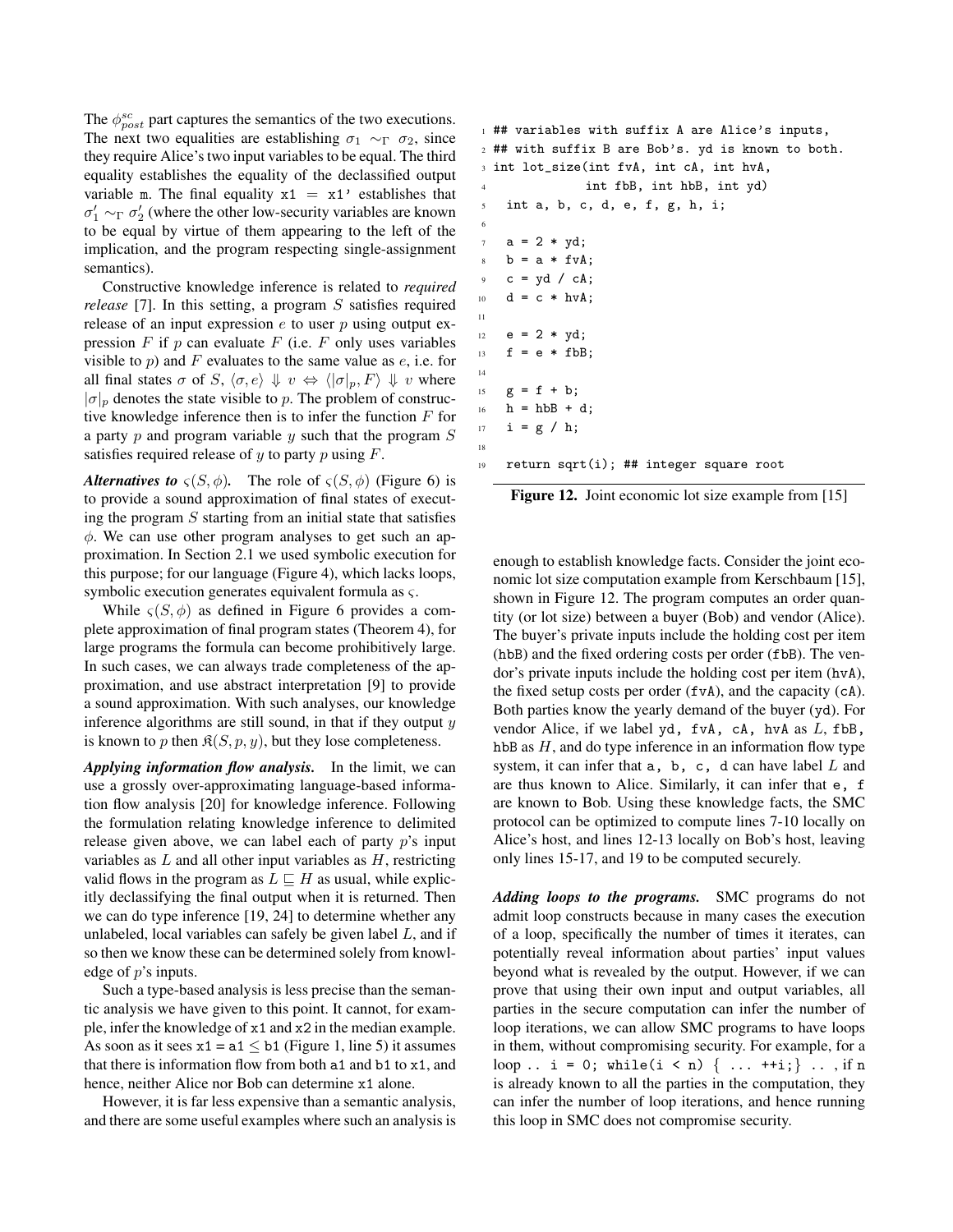Constructive knowledge inference can be useful in this situation. In particular, we can use it to infer loop invariants in terms of known variables for a party, and if we can do so for all the parties, we can admit the loop in SMC.

# 5. Experiments

In this section, we present an experimental evaluation of our approach. We provide performance measurements for our algorithms on several example programs.

## 5.1 Implementation

We present evaluation of three implementations of our algorithms – two for the knowledge inference algorithm from Figure 8 that handle linear and non-linear arithmetic respectively, and one for the constructive knowledge inference algorithm from Figures 9 and 10.

*Convex polyhedra based implementation.* We have implemented the knowledge inference algorithm from Figure 8 using the polyhedra powerset domain as implemented in Parma Polyhedra Library (PPL, v0.11.2) [1]. This approach represents the program postcondition,  $\phi_{post}$ , as a set of convex polyhedra (each of which is a conjunction of linear inequalities), interpreted over real-valued variables. We use polyhedra in the implementation to avoid reasoning about integers as much as possible. To verify the validity of  $\phi$  (line 9 in Figure 8), we check if the negation of  $\phi$  has an integer solution. This corresponds to checking, for every polyhedron/disjunct  $\varphi$  in  $\phi_{post} \wedge \phi'_{post} \wedge \phi_k$ , that the formulae  $\varphi \wedge (y > y')$  and  $\varphi \wedge (y \leq y')$  define convex regions with no real points (quick check) and no integer points (slower check). If so,  $\phi$  is valid. This implementation only handles programs that use linear arithmetic.

*Bitvectors based implementation.* Our second implementation of the algorithm from Figure 8 uses a bitvector representation of program variables via the Simple Theorem Prover [10] (STP, revision 1671). This implementation handles non-linear arithmetic. It represents formulae (postcondition,  $\phi$ ) using logical and arithmetic expressions over fixedwidth bit vectors. The validity of  $\phi$  is checked using STP. In addition, STP allows us to construct formulas that relate individual bits of the integer variables, which means we can construct for every  $1 \leq i \leq x$  (for bit width x) the formula  $\phi_{post} \wedge \phi'_{post} \wedge \phi_k \Rightarrow (y_i = y'_i)$  where  $y_i$  designates bit *i* of variable  $\hat{y}$ . Checking validity of such formulas lets us conclude that parties can potentially infer individual bits, even if they cannot infer whole variables.

*Constructive algorithm for boolean variables.* We have implemented the constructive knowledge inference algorithm for boolean variables (Figure 9 and Figure 10) using the LLVM compiler infrastructure [17]. We use the Z3 SMT solver [2] for the validity queries.

## 5.2 Results

We have conducted the experiments on a Mac Pro with two 2.26 GHz quad-core Xeon processors, 16 GB RAM, and running OS X v10.8. The results are in Figure 13.

The top chart shows time taken (in log-scale) by our three implementations, POLY (convex polyhedra based), BVx (bit-vector based, for x as 8, 16, and 32), and CONS (constructive algorithm), on several example programs (discussed later). We evaluated BVx on all programs, whereas other implementations only on the (linear) median examples. In all programs, we try to infer all variables for both the parties. Additionally, in the case of BVx, we also try to infer every intermediate bit.

The bottom chart provides some characteristics of the test cases that contribute to the running times above: the total number of variables in the test cases, and for the linear programs, the number of convex disjuncts in program postcondition (see POLY implementation description).

*Median example.* We consider the joint median computation (Figure 1) for 2, 3, 4, and 5 inputs per party (these versions do not store intermediate integer values a3, b3, etc. as in Figure 1). Unsurprisingly, the time taken by nonconstructive implementations increases with the number of inputs. POLY is especially susceptible to the large number of disjuncts in the program postcondition (due to the large number of paths), taking around 24 seconds for analyzing median5, up from as little as 0.044 seconds for analyzing median2.

For **CONS**, we consider the set Q for Alice as  $\{\mathbf{m} \odot a_i\}$ and for Bob as  $\{\mathfrak{m} \odot b_i\}$ , where  $\odot \in \{<,\leq,>,\geq,=,\neq\}$ , and  $a_i$  and  $b_i$  range over inputs of Alice and Bob respectively. We used  $(c = 2, d = 2)$  for all input sizes. It is able to infer knowledge of all comparisons for all the median programs. However, as the number of candidate predicates  $(|Q|)$  increases, the algorithm takes more time. For median with 4 inputs, for example,  $|Q_{\text{Alice}}| = |Q_{\text{Bob}}| = 24$ , and it takes ∼41 seconds to infer all the variables for both parties, as compared to ∼2 seconds in the case of 2 inputs per party and  $|Q_{\text{Alice}}| = |Q_{\text{Bob}}| = 12$ .

We note that at present, our implementation does not aggressively optimize the use of the SMT solver (like caching query responses etc.) that can potentially bring down the inference time since there are lots of redundant validity queries. Moreover, the CONS implementation computes  $\varsigma$ for every to-be-inferred variable, something that can be optimized as well.

*Lot size example.* The joint computation of economic lot size in Figure 12 is a non-linear arithmetic example. As described in Section 4, information flow analysis infers that Alice knows a, b, c, d and Bob knows e, f. Using BVx, for x as 8, 16, and 32, we infer the same conclusions. In addition, various bits of some other variables are inferred. For example, Alice knows bit 1 of f and g, while Bob knows bit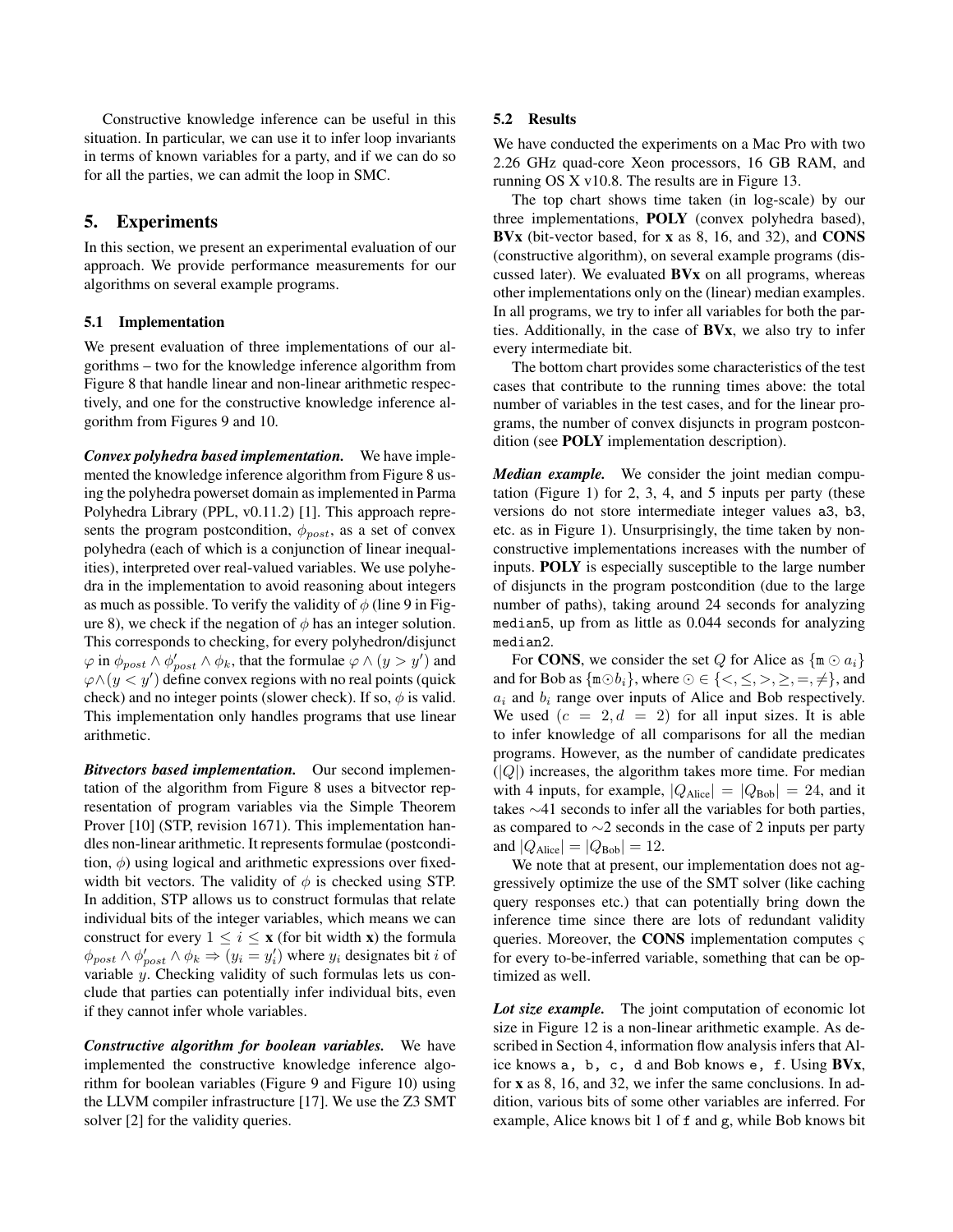

Figure 13. Results (Section 5.2).

1 of b and g. These are due to the multiplications by 2 on lines 9 and 15, resulting in null bits of lowest order. The performance of  $\bf BVx$  for this test case naturally decreases as  $\bf x$  is increased. For x as 8, the analysis takes around 2.4 seconds, while for **x** as 32, it takes 165 seconds. Note that a significant portion of this additional time is spent checking a much larger number of bits for partial inference (when complete variables cannot be inferred).

```
\## assume 0 <= a,b < 0x0fff
2 int masked_average (int a, int b)
   int sum = a + b;int avg = sum / 2;
   return (avg & 0xfff0);
```
Figure 14. Masked average

*Masked average example.* Our final example serves to better demonstrate the inference of bits of variables that cannot be inferred completely. Inference on the scale of bits lets us determine bit-width requirements of a circuit implementing some computation, as well as determine which bits can be revealed ahead of time due to the output of the computation. Consider a masked average function in Figure 14. The function outputs the high-order bits of the average of two 16 (or 32) bit inputs, which are assumed to be 12 bits big. BVx implementations for x as 16 and 32, analyzes this function in 0.25 and 0.50 seconds respectively.

If we only consider the input assumptions (view the program as outputting nothing), then both parties can infer the null values of sum at bits 14-16 and of avg at bits 13-16 . Additionally, since the function returns all but the lower 4 bits of the average, knowledge inference lets us conclude that bits 6-13 of sum and bits 5-12 of avg can be inferred given the output. An optimized circuit for this function would (a) reduce the size of sum and avg to 13 and 12 bits respectively, and (b) reveal bits 6-13 of sum after computing it, so that the final division circuit can be performed with just 5 bits.

# 6. Related Work

*Knowledge inference in SMC.* In contrast to SMC compilers that compute a function as a monolithic secure computation [6, 18], recent research has focused on knowledge inference driven optimized SMC protocols. Huang et. al. [14] identify this limitation of previous compilers, and present a framework for implementing optimized, modular SMC protocols. However, they leave the automatic generation of optimized SMC protocols to future work [13].

Kerschbaum [15] solves the knowledge inference problem using a custom program analysis based on epistemic modal logic inference rules. He shows that his approach works on the median example (Figure 1), and the lot size computation example (Figure 12). Our work can be viewed as a generalization and improvement of his approach, making several advances. First, we formally define the notion of *knowledge* in SMC, and the problem of knowledge inference. Second, we prove our algorithms are sound and (relatively) complete. Moreover, our algorithms are built on top of SMT solvers, thus leveraging recent advances in SMT solving techniques. Indeed, we present experimental measurements to characterize the performance of our algorithms while he does not.

*Self-composition and noninterference.* Our approach to (non-constructive) knowledge inference takes advantage of the connection between the problem and methods for deciding noninterference-like properties using *self-composition* [4]. As far as we are aware, we are the first to observe that knowledge inference can be reduced to the question of deciding delimited release [21], and we are the first to